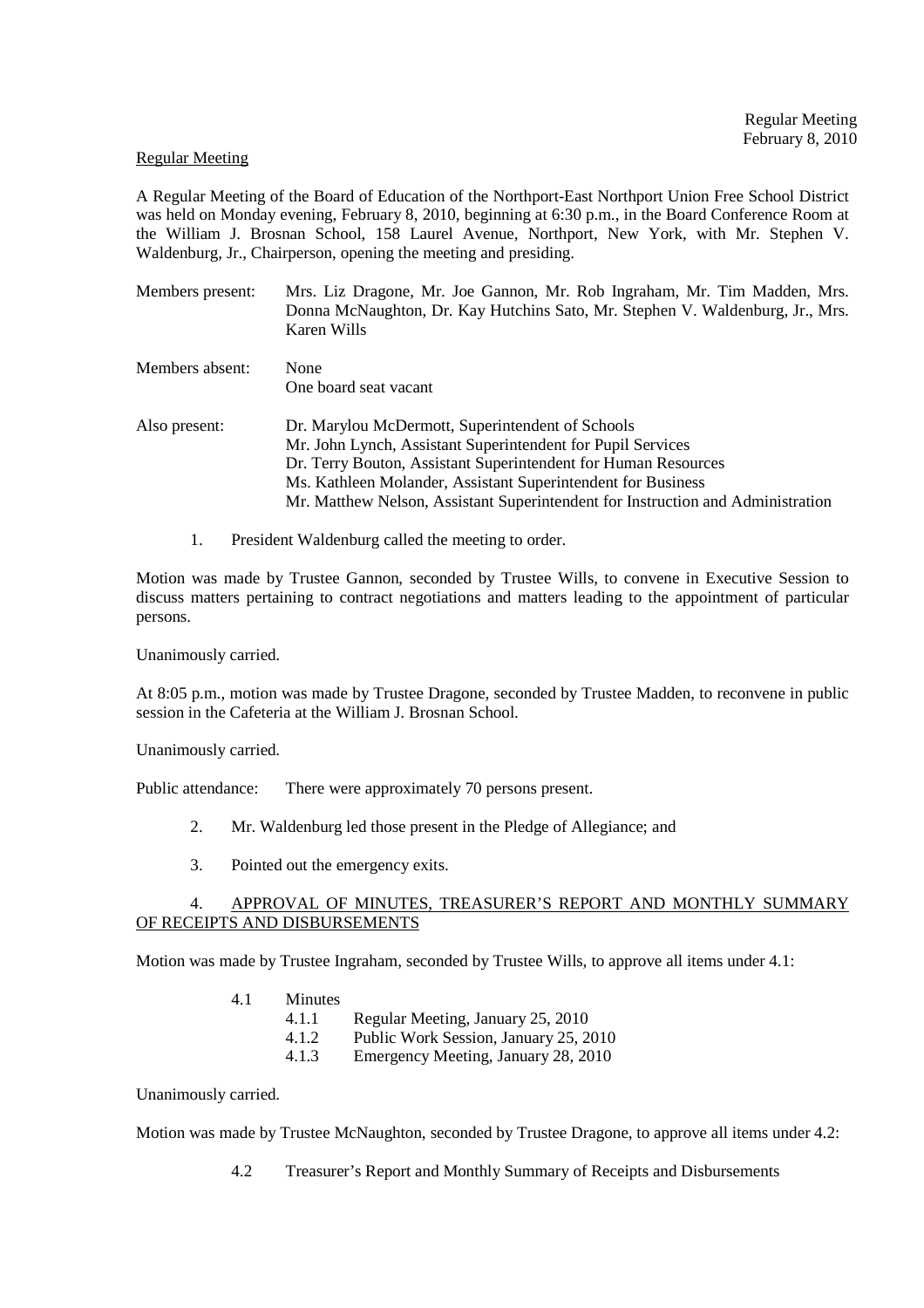#### Regular Meeting February 8,  $2010 - Page 2$

- 4.2.1 Treasurer's Report for the period July 1, 2009 through July 31, 2009
- 4.2.2 Treasurer's Report for the period August 1, 2009 through August 31, 2009
- 4.2.3 Monthly Summary of Receipts and Disbursements for July 2009
- 4.2.4 Monthly Summary of Receipts and Disbursements for August 2009<br>4.2.5 Treasurer's Report for the period September 1, 2009 through Sept
- Treasurer's Report for the period September 1, 2009 through September 30, 2009
- 4.2.6 Monthly Summary of Receipts and Disbursements for September 2009

Unanimously carried.

 4.3 For Information: Claim Auditor's Report for Warrant and Schedule of Claims for payments dated November 2, 2009 (Accounts Payable Warrant), November 13, 2009 (Payroll Trust & Agency Warrant), November 16, 2009 (Accounts Payable Warrant), November 1-30, 2009 (Wire Transfer Warrant), November 25, 2009 (Payroll Trust & Agency Warrant), November 30, 2009 (Accounts Payable Warrant)

## 5. SPECIAL REPORTS/ANNOUNCEMENTS FROM THE SUPERINTENDENT

5.1 Accomplishments of Staff and Students

 5.1.1 Ms. Jennifer Nesfield, District Chairperson of World Languages, introduced the World Languages Department Student of the Month, Marta Rodenko. Ms. Nesfield stated that Marta is an extraordinary student with an innate gift for languages. Marta is fluent in Polish, English and French and can converse in Spanish and Italian. Ms. Nesfield noted that Marta has excelled at all levels, achieving perfect scores on the New York State Regents Examinations in French, Italian and Spanish. In addition to her achievements in language, Marta is an IB Diploma candidate and is a member of the National Honor Society and World Languages Honor Society. Marta has been an active member of the French club and participates in various community service activities, most notably the A Midwinter Night's Dream committee. Ms. Nesfield stated that Marta's love of languages and desire to explore new cultural horizons sets her apart from many students her age and provides her with a global perspective and an appreciation of cultures other than her own.

President Waldenburg and Superintendent McDermott congratulated Marta on her fine achievements and presented her with a commendation from the Board.

5.2 Review of Instructional Initiatives in the following areas:

 5.2.1 Ms. Jennifer Nesfield presented the 2009-2010 World Languages and ELL Instructional Initiatives. Ms. Nesfield stated that the 2009-2010 departmental initiatives include continuing to execute an item analysis related to the four language skills on the New York State Proficiency and Regents exams along with the AP and IB exams, reviewing and examining existing forms of assessment used for World Language classes, and continuing to strengthen the level of consistency between courses of the same level across the District and creating a World Language Curriculum Map using *Moodle*. Ms. Nesfield reviewed data on the New York State Proficiency and Regents examinations, and the AP and IB examinations. Ms. Nesfield noted that the 2009-2010 LINGUAS Program showed a 23% overall increase in enrollment. The English as a Second Language departmental initiatives include completing an item analysis related to the four language skills on the NYSESLAT Examination with the goal of improving classroom instruction on all levels, continuing to help the English Language Learners meet graduation requirements in all subject areas, and providing the ESL faculty with workshop and professional development opportunities related to the instructional uses of technology for their classes. Ms. Nesfield reviewed the May 2009 New York State English as a Second Language Achievement Test results.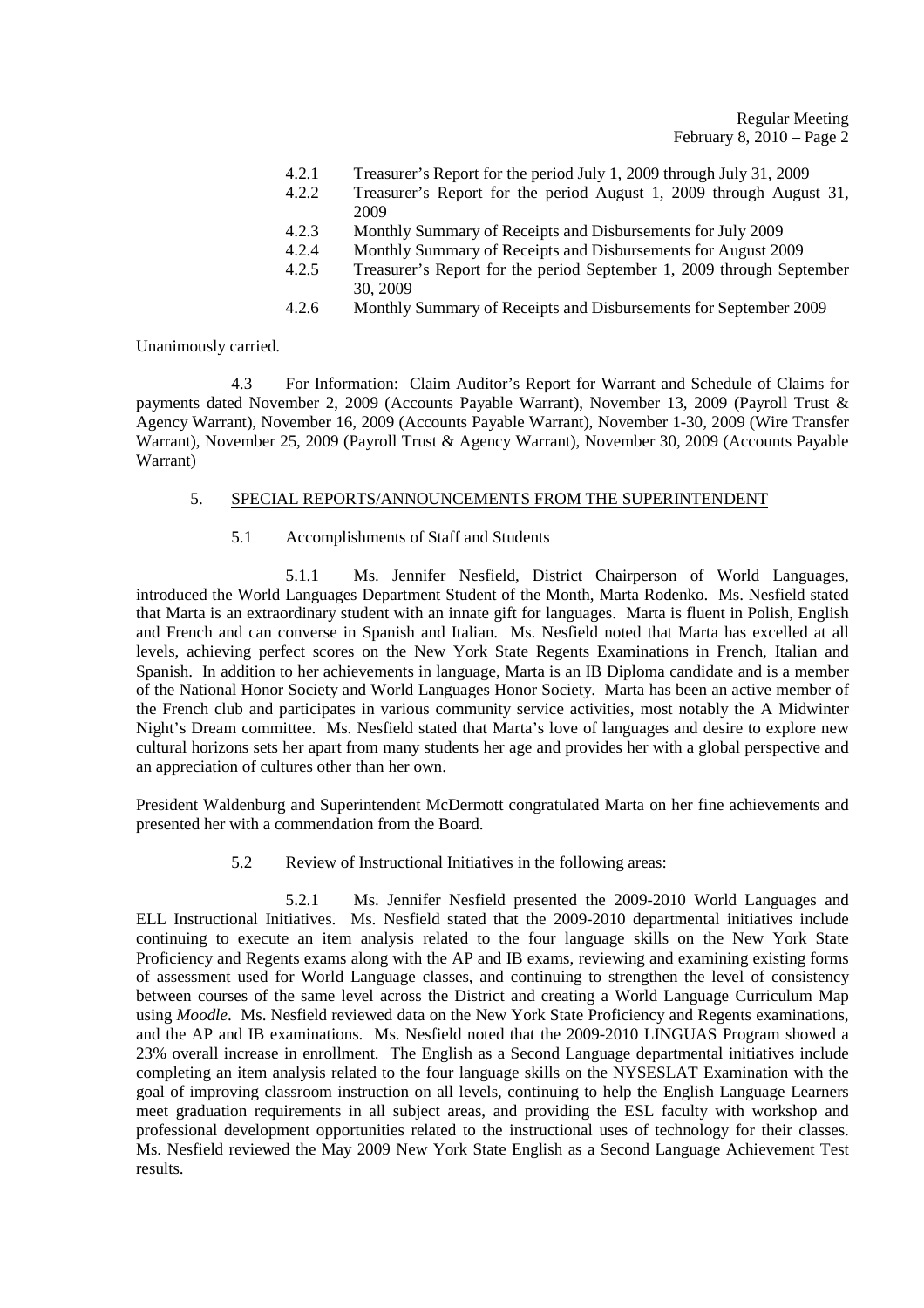There was a brief discussion regarding the languages selected by students, the decline in interest in German, and the elementary LINGUAS program.

President Waldenburg and Superintendent McDermott thanked Ms. Nesfield for her very informative report.

 5.2.2 Dr. McDermott stated that the Art Education Instructional Initiatives will be presented at a future meeting.

## 5.1 Accomplishments of Staff and Students

 5.1.2 Mr. Don Strasser, Advisor to A Midwinter Night's Dream, introduced the 2010 committee members who raised \$421,000 for ALS research and awareness. Following a video synopsis of this year's event presented by Mr. Christopher Lynch, President Waldenburg and Dr. McDermott presented commendations to the following committee members: Vicki Arthur, John Attardi, Alanna Baldassare, Gina Borden, Dan Choe, Alyssa Clemente, Katherine Cryer-Hassett, Chelsea Culbert, Lexi Derasmo, Nikki Dondero, Taylor Engel, Katie FitzMaurice, Chrissy Garrecht, Kaitlyn Hansen, Lucas Hoffman, Blair Ingraham, Nikki Khalouian, Nicole Knudsen, Jen Koniuk, Cynthia Kovacs, Kira Kowalchik, Dana Liu, Emily Marchesano, John Marino, Erin McNally, Kiera McNally, Kim Moran, Taylor O'Brien, Ryan Orent, Brittany O'Shea, Brittany Pagnotta, Rachel Reeves, Jason Rostkowski, Nicole Seitter, Jill Shotwell, Alexa Siragusa, Jackson Sirica, Kelley Stanford, Megan Urgiles, Kelly Ann Walley, Rachael Witrick

 5.3 Board discussion and action to provide the Superintendent with direction for the development of the proposed budget for 2010-2011.

Trustee Ingraham stated that he wanted to assure the community that every possible cost saving option will be considered as part of the budget process, in keeping the budget as low as possible and insuring educational programs go forward. Mr. Ingraham stated that the Board is very mindful of the difficult economic times and the impact this has had on the residents. Trustee Ingraham proposed doing more with less by trying to preserve a 2% tax rate increase.

Trustee Wills stated that this year's budget formation is a bigger challenge than last year with the larger reduction in state aid. Mrs. Wills stated that she supports the Superintendents proposed upgrades to the digital community, school lunch fund and transfer to the capital fund. Trustee Wills stated that it will be very challenging, but she echoes Trustee Ingraham's proposal to come in at a 2% tax rate increase.

Trustee McNaughton stated that it will be very difficult and hard for everyone in the community, but a 2% tax rate increase is a great place to start.

Trustee Gannon stated that a 2% tax rate increase is a target the Board should be investigating but it will be very difficult. Mr. Gannon stated that the Board needs to look at what that kind of increase would mean and what that kind of restraint in the budget would result in reducing programs.

President Waldenburg stated that the Board has to give the Superintendent a clear direction, not only trying to form the framework but also indications on what programs or features to be protected. Mr. Waldenburg stated that it will be a big challenge on the Superintendent and administration to find resources in the existing budget.

Trustee Sato stated that in the past the Superintendent has come back with a proposed budget including what programs and features would need to be cut at different percentage rates.

Trustee Madden asked if it would be possible to see what a 0% increase would look like including what cuts would have to be made in order to maintain that level of spending. Mr. Madden proposed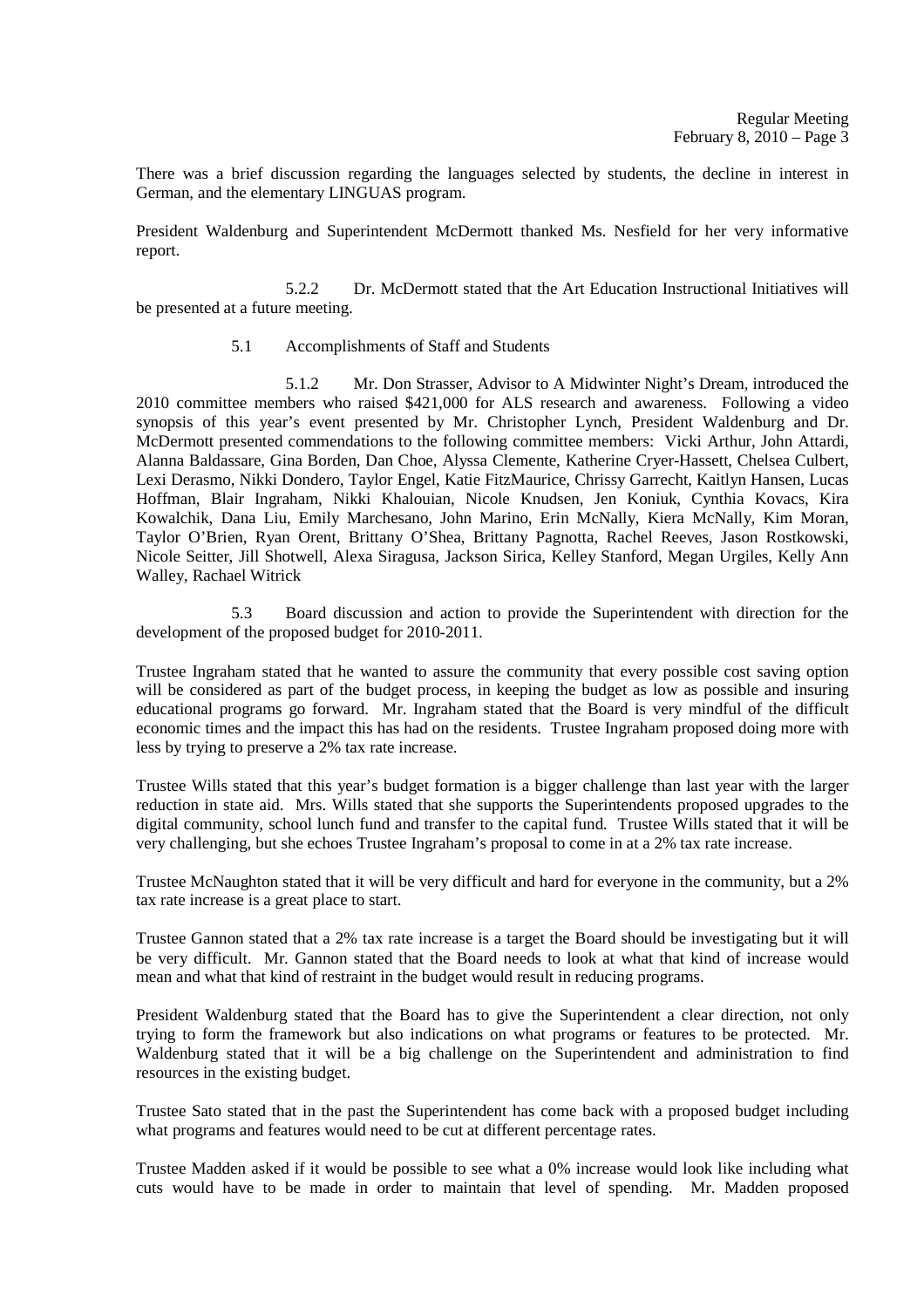maintaining class size at the elementary levels, maintaining core class size at the high school, and then look at the other areas.

There was a brief discussion regarding the proposed technology plan, the current infrastructure and how it impacts the educational programs.

Vice President Dragone stated that she is concerned that if they start with 2% there will be draconian cuts. Mrs. Dragone stated she would like to see what a 2% budget would mean and then what a 3% budget would mean.

There was a brief discussion regarding providing the Superintendent with budget direction not discussion. Several Board members stated that the Superintendent and administration should provide the Board with their recommendations on what reductions should be made. There was further discussion regarding the capital projects planned and how those would be affected by cuts, and requesting two budgets at different tax rate percentages.

Motion was made by Trustee Ingraham, seconded by Trustee McNaughton, directing the Superintendent to formulate the 2010-2011 budget targeting a 2% tax rate increase to be presented on March 8, 2010, including a list of reductions made and the costs assigned to them.

Unanimously carried.

 5.4 The President of the Board reviewed the upcoming Board of Education meetings scheduled for February  $22^{nd}$ , March  $8^{th}$ , March  $15^{th}$ , and March  $22^{nd}$ . President Waldenburg noted that there is a Public Work Session scheduled after the regular meeting on February  $22<sup>nd</sup>$  to discuss the formation of a Full Day Kindergarten Committee. Mr. Waldenburg also stated that the Superintendent will present the proposed 2010-2011 budget on March 8<sup>th</sup> and budget discussions will be held at the meetings scheduled for March  $15<sup>th</sup>$  and  $22<sup>nd</sup>$ .

### 6. COMMUNICATIONS

6.1 The following communications were received regarding the budget:

6.1.1 Email from Mr. Jack Rooney, received January 25, 2010

6.2.2 Email from Mr. Anthony J. Morreale, received January 27, 2010

## 7. PUBLIC PARTICIPATION

### Name Comment

Charles Slevin Stated that he liked hearing the tone of the meeting and stated that he was under the Resident impression that the Northport Power Station was undergoing reassessment.

President Waldenburg stated that any filing for a tax certiorari must be made by May  $15<sup>th</sup>$ . Mr. Waldenburg stated that the District has been monitoring this for many years and at this point it would be very troubling.

Motion was made by Trustee Wills, seconded by Trustee McNaughton, to approve all items under 8., including Supplemental 8.1.1 (Schedule A #17-31), Supplemental 8.1.7 (Schedule B #1-2), and excluding withdrawn item 8.4.1.

### 8. SUPERINTENDENT'S REPORT, GENERAL - FOR BOARD ACTION

 8.1 Personnel Schedules, each dated February 8, 2010, and each attached and made part of the official minutes: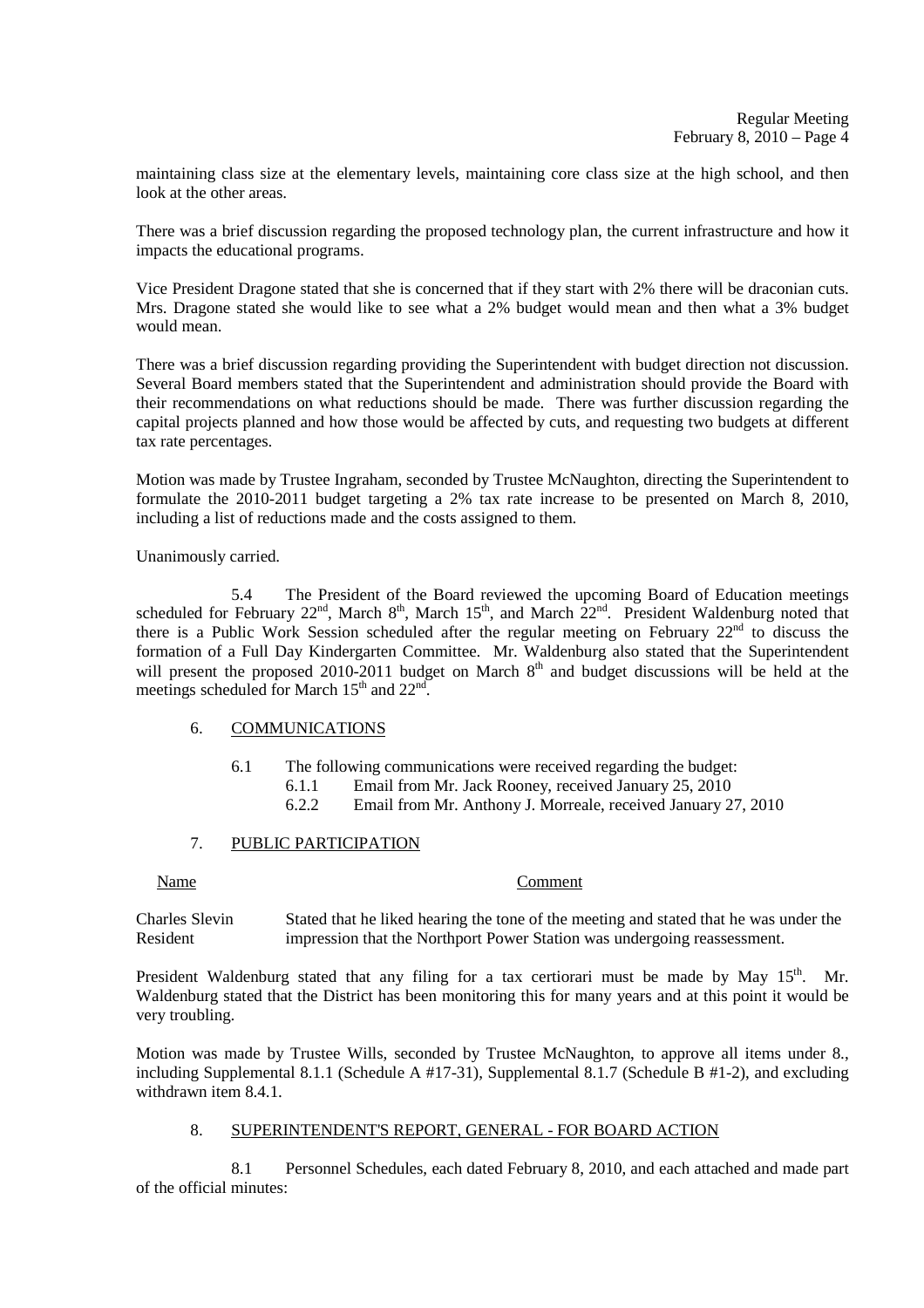### 8.1.1 Schedule A - Certified Staff

There was a brief discussion regarding the high school attendance team and how the initiative is working. Trustee Ingraham requested the Board receive a brief report on how this initiative is working at the end of the school year.

| 8.1.2 | Schedule C | - Salary Transfers               |
|-------|------------|----------------------------------|
| 8.1.3 | Schedule D | - Extra Pay                      |
| 8.1.4 | Schedule J | - Committee on Special Education |
| 8.1.5 | Schedule K | - PDC NASA                       |
| 8.1.6 | Schedule L | - PDC UTN                        |
| 8.1.7 | Schedule B | - Non-Instructional Staff        |

# 8.2 Receiving for a first reading the following textbook:

| Earth Science The Physical Setting |       | Earth Science |
|------------------------------------|-------|---------------|
| Thomas McGuire                     | AMSCO | Grade 8 and 9 |

- 8.3 Deleting the following policies:
	- 8.3.1 Policy #4144/4234 *"Insurance Workmen's Compensation"*
	- 8.3.2 Policy #6162.6 *"Evaluation of Pupil Work"*
- 8.4 Withdrawn
- 8.5 Receiving for a second reading and adopting the following textbook:

 Basic Steps to Reading Rhythm James Guarnieri JG Music 1 Instrumental Band Lessons

## 9. SUPERINTENDENT'S REPORT, FINANCIAL - FOR BOARD ACTION

9.1 Taking specified action on the following BIDS:

 EDUCATIONAL 9.1.1 Award – Musical Instrument Repairs

9.2 Approving the following donations to the District:

 9.2.1 \$25.00 from Mr. Douglas E. O'Loughlin to the Geraldine Wolf Welch Memorial Scholarship Fund

 9.2.2 \$4,000.00 from Mr. Steven L. Ingerman to the Henrietta Ackerly Memorial Scholarship Fund

9.2.3 \$725.00 from various donors to the Robert Krueger Scholarship Fund

 9.2.4 \$25.00 from Joseph and Ann Bermudez and \$200.00 from John and Michelle DeFalco to the Michael Kauffman Memorial Scholarship Fund

 9.3 Authorizing the administration to apply for a Toyota Tapestry Grant in the amount of \$10,000 to be used to conduct a geological investigation at East Northport Middle School cooperatively with William Floyd Middle School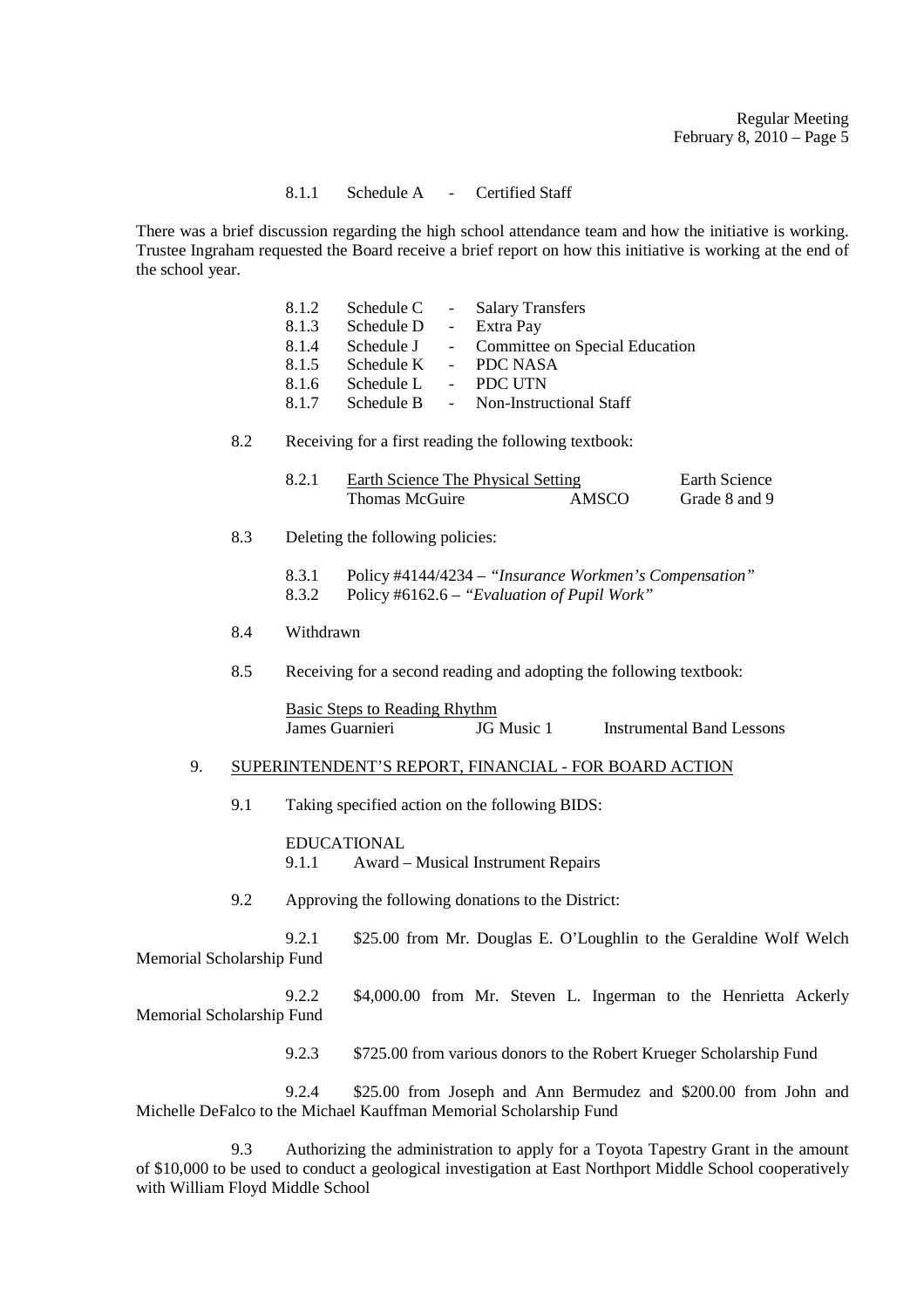9.4 Approving the 2009-2010 estimated non-resident tuition charges and the 2008-2009 actual non-resident tuition charges, identifying the amounts that will be charged to other school districts for any of their students who are enrolled in our district.

 9.5 Establishing the 2009-2010 health service charge for out-of-district students attending district non-public schools at \$717.89 per pupil and that the Superintendent be authorized to execute contracts with the school districts indicated in the attached memorandum in the amounts specified.

 9.6 Authorizing the Board President to sign a contract with the following district to provide Health Services for Northport-East Northport students attending school in that district during the 2009-2010 school year:

 9.6.1 Syosset Central School District, sixteen (16) students attending Our Lady of Mercy Academy and one (1) student attending St. Edward the Confessor School @ \$760.92, totaling \$12,935.64

 9.7 Authorizing the administration to apply for a Mentoring Partnership of Long Island Grant in the amount of \$2,000.00 to be used at Norwood Avenue School and \$3,000.00 to be used at Northport High School. The grants will be used to continue to expand a mentoring program benefitting families who are struggling due to a variety of crisis situations which have significant impact on the children, and for which the program is targeted.

- 9.8 Approving transfer of general fund appropriations in the 2009-2010 budget
- 9.9 Approving the Corrective Action Plan for the June 30, 2009 external audit.

President Waldenburg thanked the members of the Audit Committee for the tremendously constructive meeting with regards to development of the Corrective Action Plan.

Vote on Trustee Wills' motion to approve all items under 8., including Supplemental 8.1.1 (Schedule A #17-31), Supplemental 8.1.7 (Schedule B #1-2), and excluding withdrawn item 8.4.1was unanimously carried.

### 10. SUPERINTENDENT'S REPORT - FOR INFORMATION ONLY

- 10.1 Schedule H Use of Facilities
- 10.2 Schedule I Home Instruction
- 10.3 School Facility Report Cards

President Waldenburg stated that the District is continuing to investigate savings in energy costs at all buildings, but due to the physical structure of Dickinson Avenue Elementary School there is a lot of energy lost there.

10.4 Monthly Revenue and Budget Status Report as of July 2009, August 2009 and September 2009

10.5 Investment Report for the periods July 2009, August 2009, September 2009 and October 2009

10.6 School Lunch Profit and Loss Statement for the period July 1, 2008 to June 30,

2009